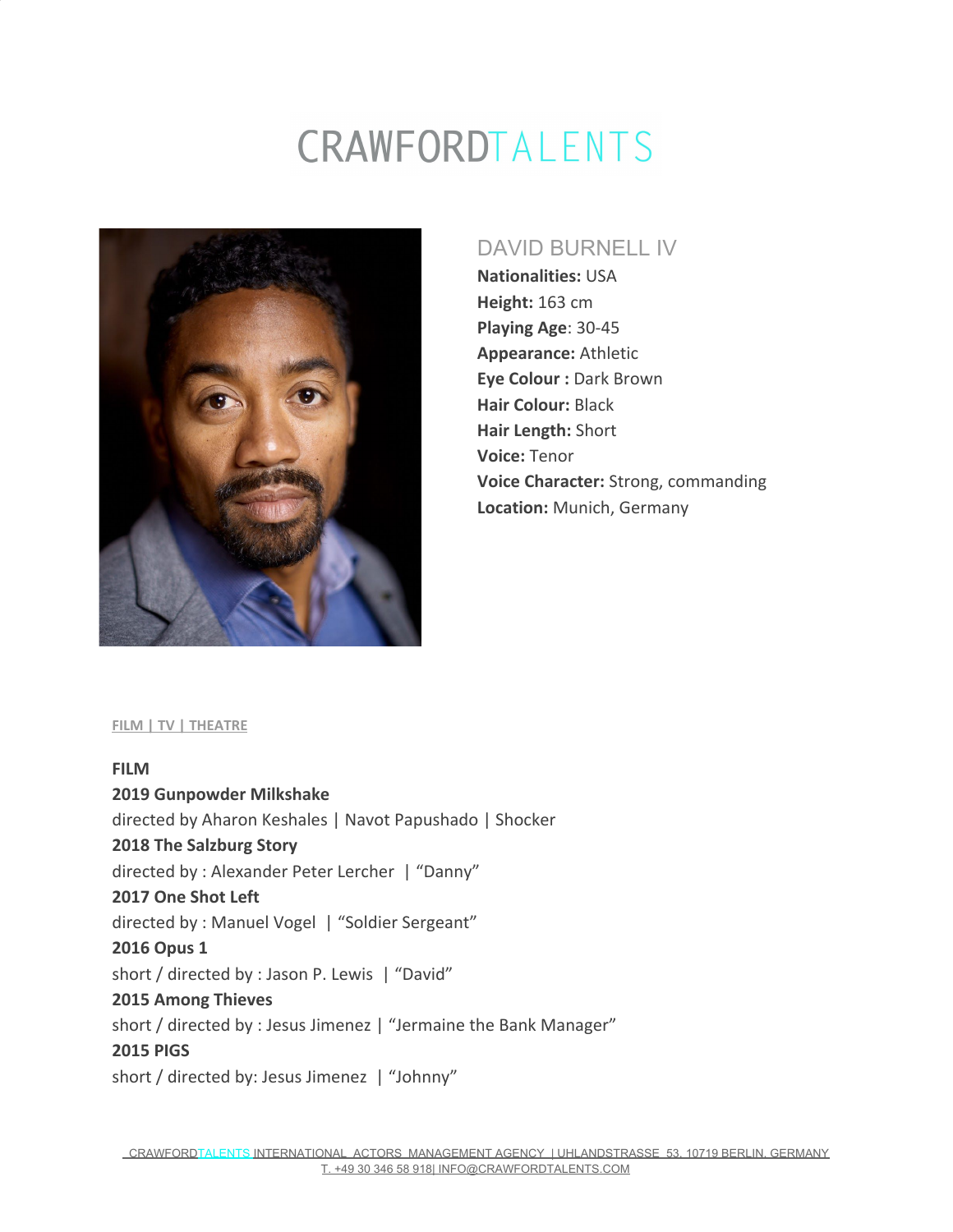**TV 2018** WHISKEY CAVALIER directed by: Peter Atencio | Ethan Mcelroy **2017 SOKO Munchen | [Altweibersommer](https://www.imdb.com/title/tt6534938/?ref_=nm_flmg_act_2)** directed by: ZDF | Koffi Tahase

#### **THEATRE**

**2015 Love Soul Deep** directed by : Patricia Cuffie Jones | "Ronnie"

#### **SKILLS**

Marine Corps Martial Arts (highly-skilled) / Ninja Warrior Training (highly-skilled) American Football Player (highly-skilled) Weapons handling/training (highly-skilled) / American Basketball (highly-skilled), Karate (basic) / US Marine Corps Combat Conditioning (highly-skilled) / US Marine Corps Combat Patrolling

#### **EDUCATION / TRAINING**

SanDiego Arts Institution - Meisner Technic Lee Daniels – Improv Lee Daniels – Camera Acting

#### **LANGUAGES / ACCENTS & DIALECTS**

English: US accents Southern Carolina and New York German: Basic

**MUSIC & DANCE** Rapper and Poetry